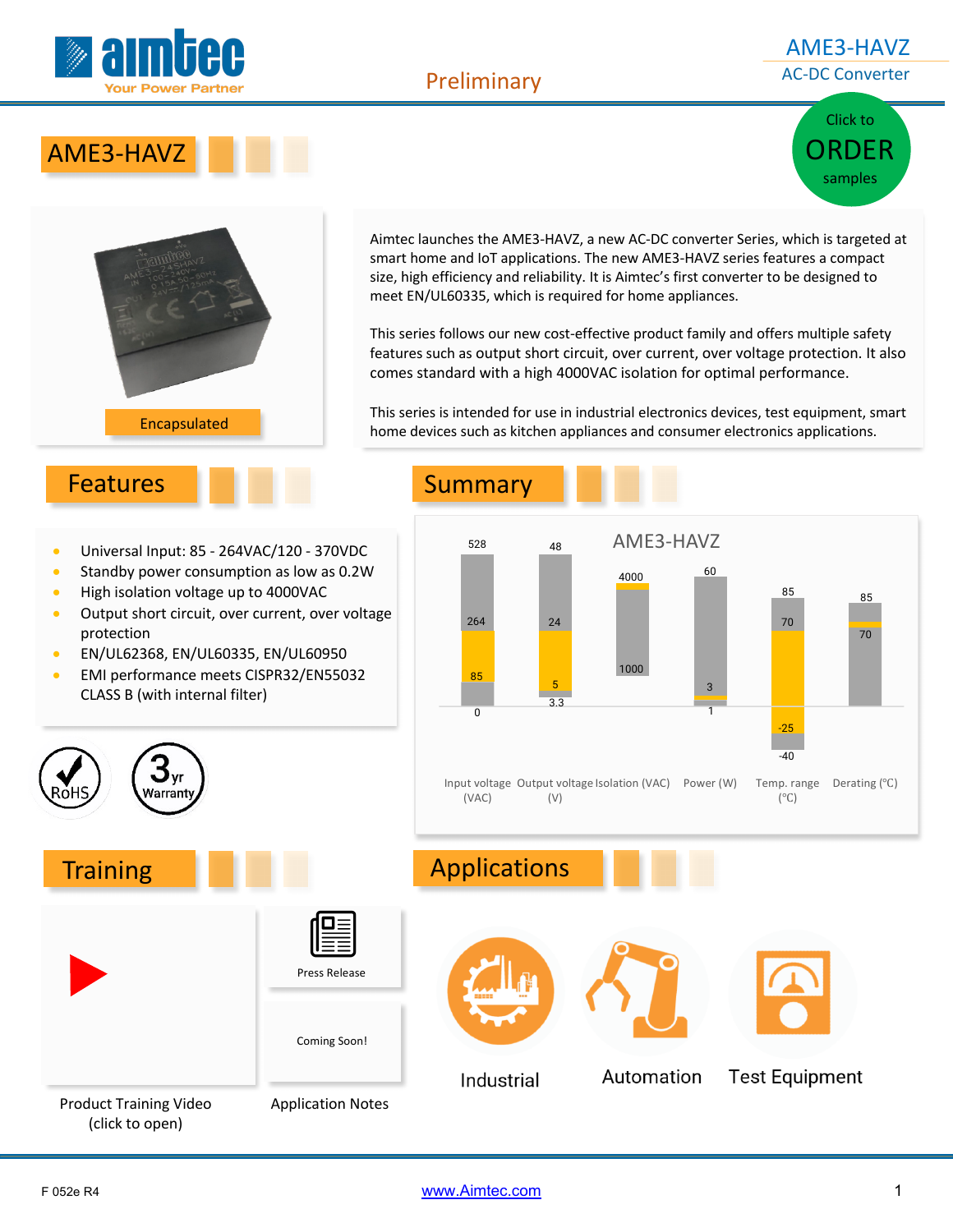

Preliminary

# Models & Specifications

### **Single Output**

| <b>Model</b> | <b>Input Voltage</b><br>(VAC/Hz) | Input<br>Voltage<br>(VDC) | <b>Max Output</b><br>wattage<br>(W) | <b>Output</b><br><b>Voltage</b><br>(V) | <b>Output</b><br><b>Current</b><br>max(A) | <b>Maximum</b><br>capacitive<br>load $(\mu F)$ | <b>Efficiency</b><br>@ 230VAC<br>$(\% )$ |
|--------------|----------------------------------|---------------------------|-------------------------------------|----------------------------------------|-------------------------------------------|------------------------------------------------|------------------------------------------|
| AME3-05SHAVZ | 85~264/47~63                     | 120~373                   | 3.0                                 | 5                                      | 0.6                                       | 470                                            | 72                                       |
| AME3-12SHAVZ | 85~264/47~63                     | $120 - 373$               | 3.0                                 | 12                                     | 0.25                                      | 330                                            | 74                                       |
| AME3-24SHAVZ | 85~264/47~63                     | $120 - 373$               | 3.0                                 | 24                                     | 0.125                                     | 220                                            | 75                                       |

#### **Input Specifications**

| <b>Parameters</b> | <b>Conditions</b> | <b>Typical</b> | <b>Maximum</b> | <b>Units</b> |  |
|-------------------|-------------------|----------------|----------------|--------------|--|
| Input Current     | <b>115VAC</b>     |                | 150            | mA           |  |
|                   | 230VAC            |                | 75             |              |  |
| Inrush current    | <b>115VAC</b>     | 15             |                | A            |  |
|                   | 230VAC            | 30             |                |              |  |
| Leakage Current   | 240VAC / 50Hz     | 0.25           |                | mA(RMS)      |  |

#### **Output Specifications**

| <b>Parameters</b>                                                                                           | <b>Conditions</b> |     | <b>Typical</b> | <b>Maximum</b> | <b>Units</b> |
|-------------------------------------------------------------------------------------------------------------|-------------------|-----|----------------|----------------|--------------|
| Voltage accuracy                                                                                            | Full load         |     | ±2             |                | $\%$         |
| Line regulation                                                                                             | Full load         |     | ±0.3           |                | $\%$         |
| Load regulation                                                                                             | 0-100% load       |     | ±0.5           |                | $\%$         |
| Ripple & Noise*                                                                                             | 20MHz bandwidth   | 5V  |                | 100            | $mV$ p-p     |
|                                                                                                             |                   | 12V |                | 150            |              |
|                                                                                                             |                   | 24V |                | 240            |              |
| Hold up time                                                                                                | 115VAC            |     |                | 5              | ms           |
|                                                                                                             | 230VAC            |     |                | 10             |              |
| * Pinnle and Noise are measured at 20MHz handwidth by using a 0 1uE (M/C) and 17uE (E/C) parallel canacitor |                   |     |                |                |              |

**\* Ripple and Noise are measured at 20MHz bandwidth by using a 0.1uF (M/C) and 47uF (E/C) parallel capacitor.**

### **Isolation Specifications**

| <b>Parameters</b>    | <b>Conditions</b> | Tvpical' | <b>Rated</b> | <b>Units</b> |
|----------------------|-------------------|----------|--------------|--------------|
| Tested I/O voltage \ | 60 <sub>sec</sub> |          | 4000         | VAC          |

### **General Specifications**

| <b>Parameters</b>          | <b>Conditions</b>  | <b>Typical</b> | <b>Maximum</b> | <b>Units</b> |
|----------------------------|--------------------|----------------|----------------|--------------|
| Safety class               |                    | Class II       |                |              |
| Over Current protection    | Auto recovery      | $\geq 110$     |                | % of lout    |
|                            | 5V Vout            |                | $\leq 9$       |              |
| Over voltage protection    | 12V Vout           |                | $\leq 20$      | VDC          |
|                            | 24V Vout           |                | $\leq 35$      |              |
| Short circuit protection   | Hiccup, Continuous |                |                |              |
| Short circuit restart      | Auto recovery      |                |                |              |
| <b>Switching Frequency</b> |                    | 100            |                | <b>KHz</b>   |
| Operating temperature      | $-25$ to $+70$     |                |                | $^{\circ}C$  |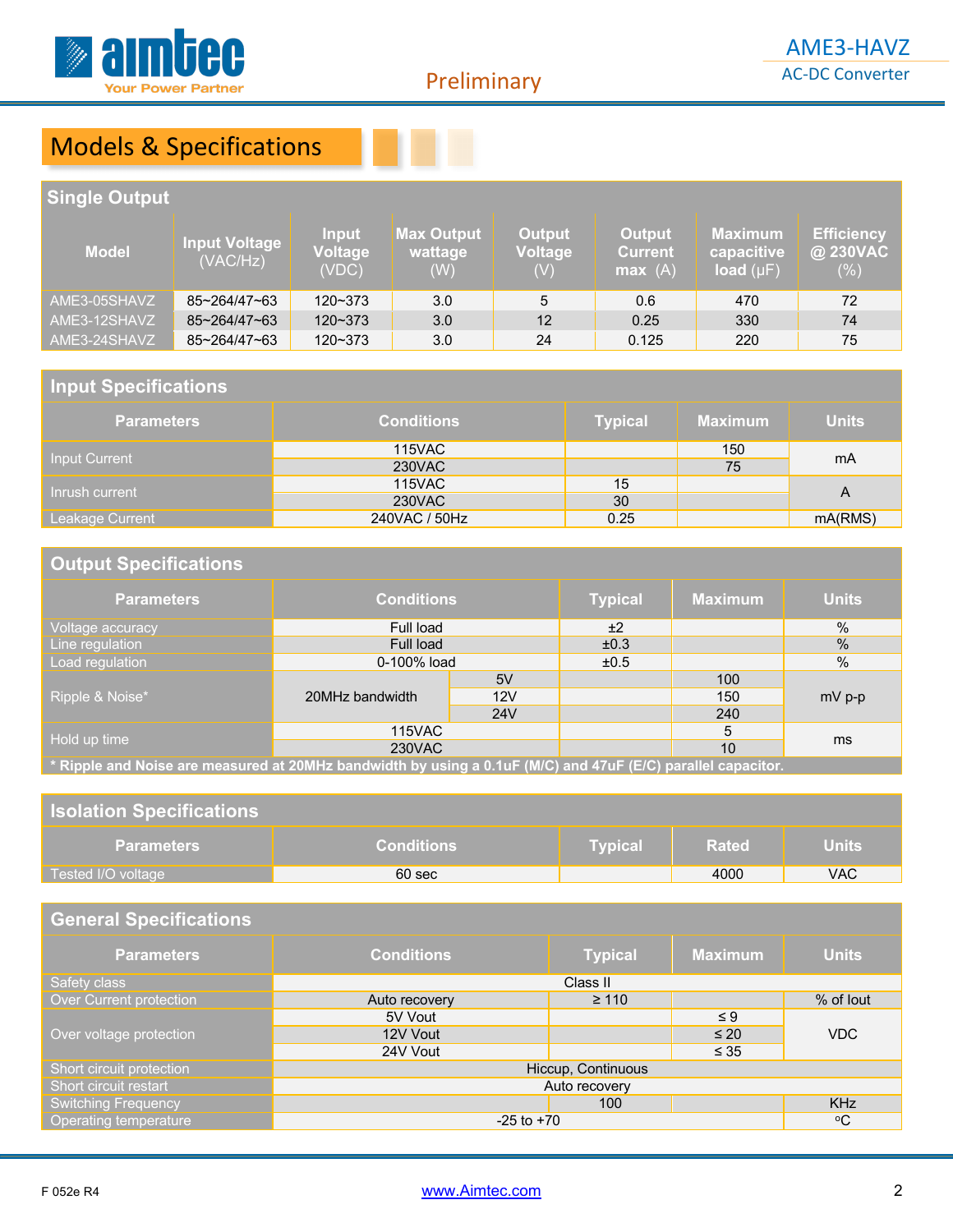

| Storage temperature                                                                                                                                                                    | $-40$ to $+85$                                                              |                                        |               | $^{\circ}C$ |
|----------------------------------------------------------------------------------------------------------------------------------------------------------------------------------------|-----------------------------------------------------------------------------|----------------------------------------|---------------|-------------|
| Power consumption                                                                                                                                                                      |                                                                             |                                        | $0.2^{\circ}$ | W           |
|                                                                                                                                                                                        | $260 \pm 5^{\circ}$ C; $5 \sim 10$ sec<br>Wave-soldering                    |                                        |               |             |
| Welding temperature                                                                                                                                                                    | Manual-welding                                                              | $360 \pm 10^{\circ}$ C; $3 \sim 5$ sec |               |             |
| Temperature coefficient                                                                                                                                                                |                                                                             | $\%$ / $\degree$ C<br>±0.03            |               |             |
| Cooling                                                                                                                                                                                | Free air convection                                                         |                                        |               |             |
| <b>Storage Humidity</b>                                                                                                                                                                |                                                                             |                                        | 90            | %RH         |
| Case material                                                                                                                                                                          | Heat resistant black Plastic (flammability to UL 94V-0)                     |                                        |               |             |
| Weight                                                                                                                                                                                 | 26<br>g                                                                     |                                        |               |             |
| Dimensions $(L \times W \times H)$                                                                                                                                                     | 1.27 x 1.07 x 0.86 inches (32.30 x 27.30 x 21.80mm)<br>PCB mountable models |                                        |               |             |
| <b>MTBF</b>                                                                                                                                                                            | > 300 000 hrs (MIL-HDBK -217F, t=+25°C)/Full Load                           |                                        |               |             |
| NOTE: All specifications in this datasheet are measured at an ambient temperature of 25°C, humidity<75%, nominal input<br>voltage and at rated output load unless otherwise specified. |                                                                             |                                        |               |             |

**Safety Specifications**

#### **Parameters**

| Agency approvals | CE.                                             |                                        |  |  |
|------------------|-------------------------------------------------|----------------------------------------|--|--|
|                  | Design to meet EN60335 / EN62368                |                                        |  |  |
|                  | EMC - Conducted and radiated emission           | CISPR32 / EN55032, class B             |  |  |
|                  | Electrostatic Discharge Immunity                | IEC 61000-4-2 Contact ±6KV, Criteria B |  |  |
| Standards        | RF, Electromagnetic Field Immunity              | IEC 61000-4-3 10V/m, Criteria B        |  |  |
|                  | <b>Electrical Fast Transient/Burst Immunity</b> | IEC 61000-4-4 ±2KV, Criteria B         |  |  |
|                  | Surge Immunity                                  | IEC 61000-4-5 L-L ±1KV, Criteria B     |  |  |
|                  | RF, Conducted Disturbance Immunity              | IEC 61000-4-6 10Vr.m.s, Criteria B     |  |  |
|                  | Voltage dips, Short Interruptions Immunity      | IEC 61000-4-11 0%, 70%, Criteria B     |  |  |

# Derating